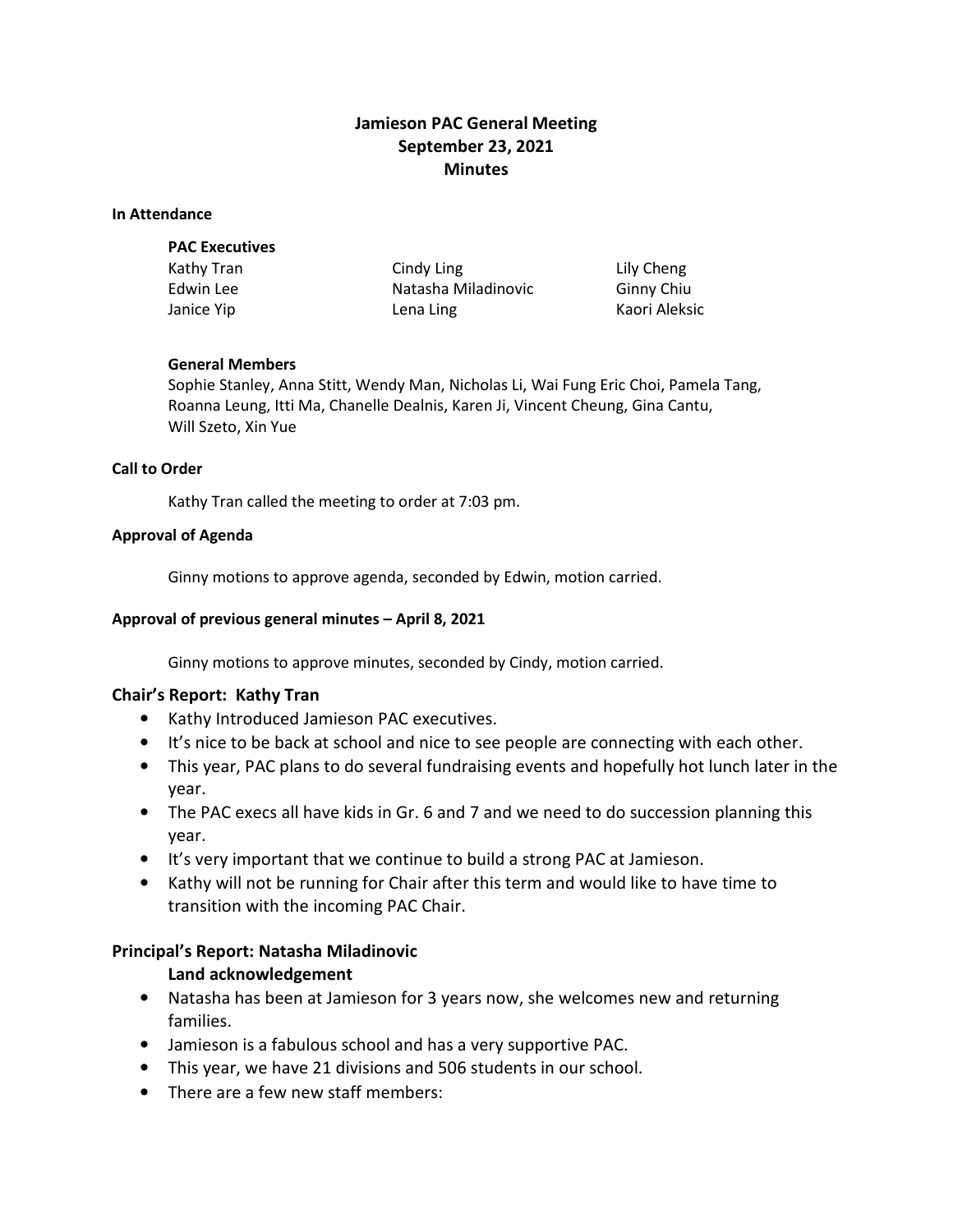- o Nova Bosinoski (covering for Ellen Hsieh)
- o Sarah Carscadden (covering for Tanja Cvekic)
- o Jessica Ho (covering for Jenien Stone)
- o Gurpreet Gill (new SSA)
- We have put our Covid Protocols in place and we have a communicable disease plan in place.
- We just completed our Terry Fox run and most classes laps around Tisdall Park; we will be collecting donations until Oct 1.
- We have a Cross Country team and have families either drive their own child to mini meets or participate in training only and not attend mini meets.
- It is possible that we will have other sports such as volleyball, basketball, badminton.
- VSB 2026 The board will ask families to provide their thoughts on the VSB education plan. There will be a community engagement process and more info coming from VSB.
- Friday is a ProD Day and staff will be focusing on 2 topics: Indigenous and STEM.
- Anti-racism training was on Sept  $7<sup>th</sup>$  for all staff, and we continue to work toward this as a district and school goal.
- Sept 30<sup>th</sup> is National Truth and Reconciliation Day, and the school will have a virtual assembly on September 29<sup>th</sup> where we acknowledge and remember all those impacted by residential schools. Students are also encouraged to wear orange.
- You should have received the package of forms which need to be filled out and submitted; please get them back to the school ASAP.
- Goal setting conferences are held on Oct 6 & 7 through Teams or an outdoor meeting, depending on the classroom teacher.
- $\bullet$  Oct 18<sup>th</sup> is Photo Day.
- Oct 21 Earthquake drill; and we will have a drill practice with some parents picking up kids and see what that would look like.
- FSAs will be starting soon for our Grade 4 and 7 students
- Code of conduct is posted on the school website and in our agendas there is a statement on racism included.
- We will hold a virtual assembly for all classes in the coming days where Ms. Ling and I will discuss the School Code of Conduct.
- Safety Patrol will be starting and a member of VPD will come out to help train the kids.
- School newsletter will come out once a month, and will be posted on our school website.

# Questions from parents:

- 1. Given the rising cases of Covid, any plans on putting some distance between desks especially in the younger grades? I see that all the desks are all put back together this year and there is no social distancing.
	- We are following protocols and public health guidelines; will follow the direction/ recommendations of the VSB.
- 2. We see some teachers not wearing a mask at school.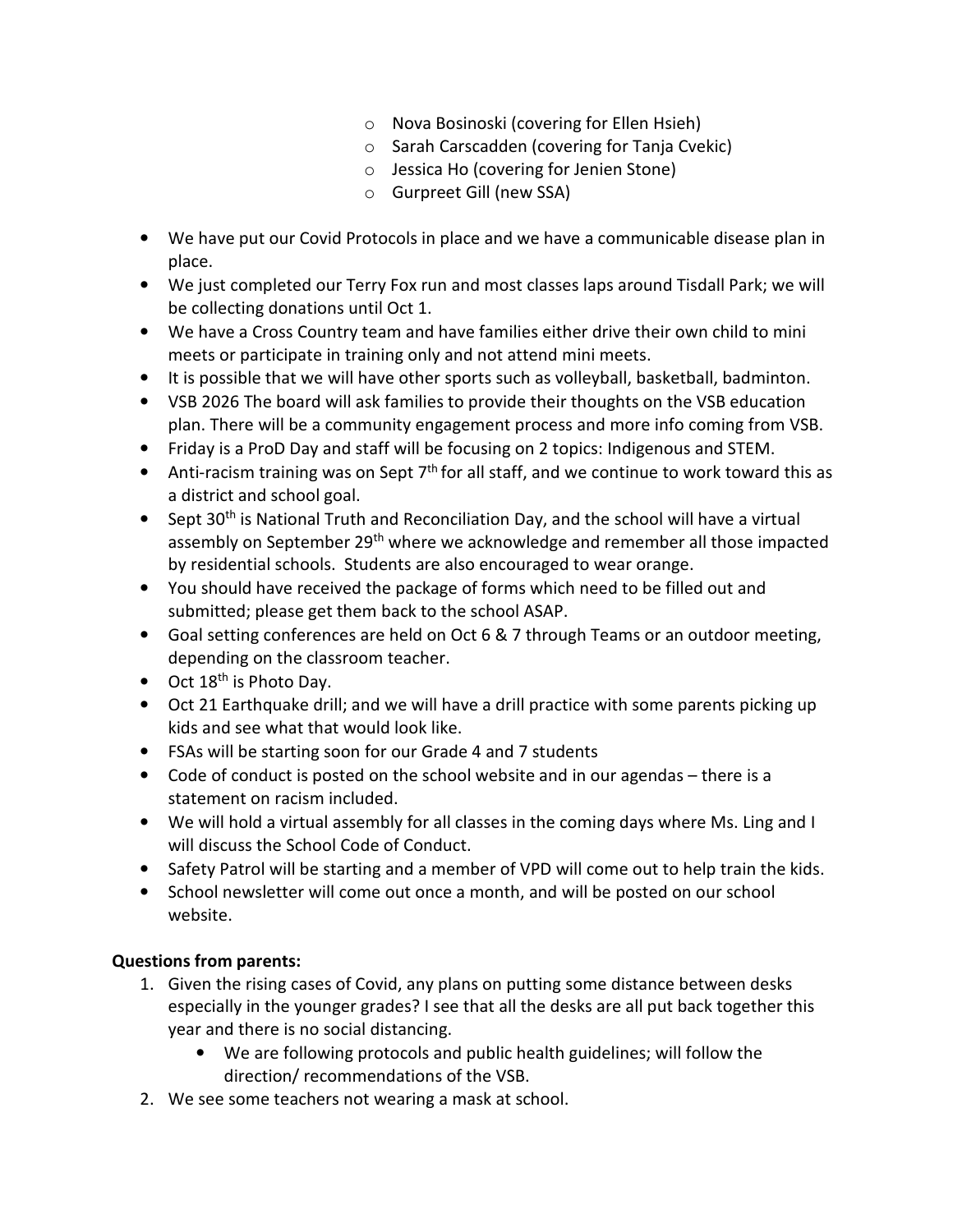- If there is a concern with a specific teacher, please call the office to discuss further
- 3. Given the provincial Covid guideline recommends K-3 students to wear masks, can the teachers educate K-3 on how wearing masks will help stop Covid and help protect one another.
	- Most staff already do that; we can't enforce it as not mandated for K-3 kids to wear masks, but the majority do wear a mask.
	- We do encourage them to wear masks, wash their hands all the time. There is a lot of discussion with the kids during class. There was a VSB video made by health and safety department. It's important to do daily health checks, and keep the kids at home if they are sick.

# Treasurer's Report: Edwin Lee

- As of June 30, 2021, Jamieson has total assets of \$97,044 and total liabilities of \$9,200.
- PAC Income statement for school year as of June 30, 2021 had total revenue of \$58,985, and expenses from last year totalled \$88,395, resulting in a net expense of \$29,409.87.
- For this school year, the proposed budget is similar to last year (reviewed under new business).

### New Business

Α.

• Presentation of 2021-22 Budget (Edwin and Kathy) **PROPOSED BUDGET** 

|                                                 | 2020/21 |               | 2020/21 |            | 2021/22 |                |
|-------------------------------------------------|---------|---------------|---------|------------|---------|----------------|
|                                                 |         | <b>Budget</b> |         | Actual     |         | Proposed       |
| <b>GAMING</b>                                   |         |               |         |            |         |                |
| Grant                                           |         | 10,100.00     |         | 10,282.93  | s       | 10,100.00      |
| <b>Education</b>                                |         |               |         |            |         |                |
| <b>Grad Medals</b>                              |         |               |         | (587.69)   | s       |                |
| <b>Sports Equipment</b>                         | s       |               | s       | (3,014.56) |         |                |
| <b>Beautification of Common Spaces</b>          |         |               | s       |            | s       | (3,625         |
| Library                                         |         | (2,840.00)    | s       | (2,841.54  |         |                |
| Prior Year MunchALunch Fee                      |         |               |         | (182.93)   |         |                |
| <b>BCCPAC Membership Fees</b>                   |         |               |         |            |         | (75.00)        |
| <b>Equipment for Extracurricular Activities</b> |         |               |         |            | s       | .00<br>(1,000) |
| <b>Field Trips &amp; Performances</b>           |         |               |         |            | s       | (3,500         |
| <b>PAC Student Spirit</b>                       |         |               |         |            | s       |                |
| Scholarships                                    |         |               |         |            |         |                |
| Hamber & Churchill Students (\$250 x 4)         |         | (1,000.00)    |         |            |         |                |
| <b>TOTAL GAMING</b>                             |         |               |         |            |         |                |

 $\circ$  Under the Gaming Account, we will spend all the funds coming from Gaming Grant of \$10,100. Similar to previous years, under Education as we will be allocated money for grad medals, sports equipment, and beautification of common spaces. Equipment for extracurricular activities, Field Trips & Performances (such as VSO fieldtrips), PAC Student Spirit.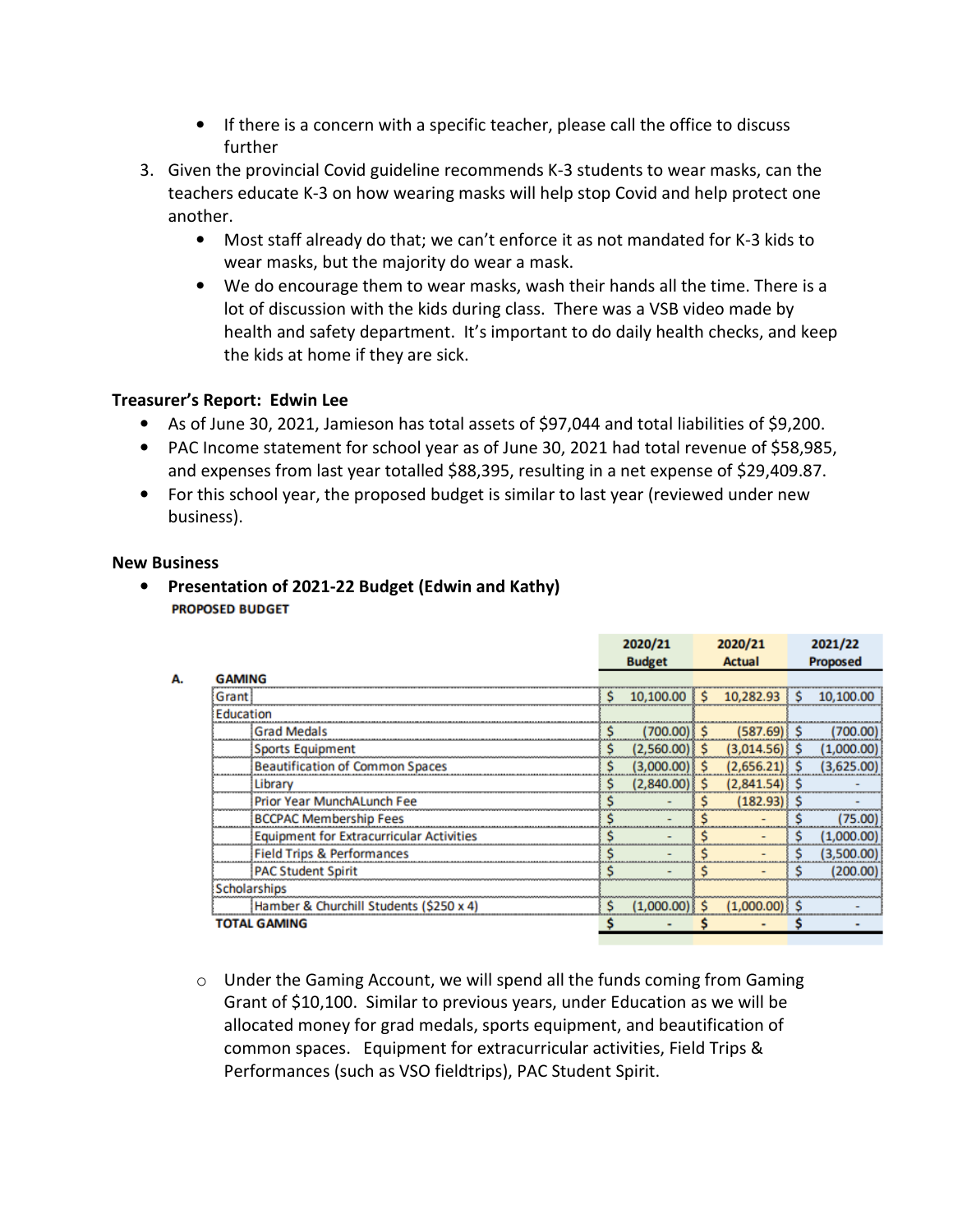$\circ$  The scholarships do not qualify under Gaming grant, instead it will come out of General Account.

В.

c.

| <b>GENERAL</b>                                                  |     |                 |          |              |    |              |
|-----------------------------------------------------------------|-----|-----------------|----------|--------------|----|--------------|
| <b>Bank Interest</b>                                            | \$  | 38.00           | \$.      | 432.82       | s  |              |
| <b>Education</b>                                                |     |                 |          |              |    |              |
| Classroom Support (\$250 x 22 classes, \$500 x 2 resources)     | \$  | (6,500.00)      | Ś        | (6,500.00)   | Ŝ  | (6,500.00)   |
| <b>Library Support</b>                                          | Ś   | (6,000.00)      | \$       | (6,000.00)   | Ś  | (500.00)     |
| <b>Technology &amp; Innovations</b>                             | s   | (15,000.00)     | Ś        | (15,000.00)  | S  | (15,000.00)  |
| <b>Teacher Amplifiers &amp; Headsets</b>                        | \$  | (3,000.00)      | Ŝ.       | (2,339.82)   | Ŝ  | (600.00)     |
| <b>Gardening Club Support</b>                                   | Ś   | (431.02)        | Ś        | (431.02)     |    | (500.00)     |
| Yearbook                                                        | \$  |                 | s        | 2,296.07     | s  | 1,000.00     |
| <b>Student Agendas</b>                                          | \$  |                 |          |              | Ś  | (2,307.59)   |
| <b>Strings Equipment</b>                                        | Ŝ   |                 | Ś        |              | Ś  | (5,000.00)   |
| <b>Fundraising</b>                                              |     |                 |          |              |    |              |
| <b>Fundraising Campaigns</b>                                    | \$  | 3,000.00        | s        | 3,398.11     | Ś  | 5,000.00     |
| Grad                                                            | \$  | (696.47)        | Ś        | (697.00)     | Ŝ  |              |
| Hot Lunch Program                                               | \$  |                 | \$       |              | \$ |              |
| Recognitions                                                    |     |                 |          |              |    |              |
| <b>Parent Volunteer Appreciation</b>                            | Ŝ   | (600.00)        | s        |              | Ś  | (600.00)     |
| Teacher Appreciation (2020/21 Expenditure)                      | \$  |                 | Ś        | 2,695.57     | Ś  | (2,695.57)   |
| <b>Student Volunteer Appreciation</b>                           | \$  |                 | Ś        |              | Ś  | (500.00)     |
| Scholarships (Hamber & Churchill Students - \$250 x 4)          | \$  |                 | Ś        |              | Ś  | (1,000.00)   |
| PAC Operating Expenses (Website, Printing, Software Fees, etc.) | \$  | (2,000.00)      | s        | (1,305.55)   | s  | (2,000.00)   |
| <b>PST Refund</b>                                               | Ś.  | 500.00          | Ś        |              | \$ |              |
| <b>School Mural</b>                                             | Ŝ   | (10,000.00)     | <b>S</b> | (5,250.00)   | Ŝ  | (5,000.00)   |
| <b>Misc Adjustments</b>                                         | Ŝ   |                 |          | (709.05)     | .S |              |
| <b>TOTAL GENERAL</b>                                            | s   | (40, 689.49)    | -Ś       | (29, 409.87) | S  | (36, 203.16) |
| <b>STRINGS</b>                                                  |     |                 |          |              |    |              |
| <b>Strings Equipment</b>                                        | \$. | $(5,000.00)$ \$ |          | 709.39       | Ŝ  | (709.39)     |
| <b>TOTAL STRINGS</b>                                            | \$  | $(5,000.00)$ \$ |          | 709.39       | Ś  | (709.39)     |

- o Kathy reviewed proposed budget under General Account as shown.
- $\circ$  PAC will continue to support each class with \$250, totalling \$6,500. Library furniture has been purchased from last year, and \$500 is for library books. We will continue to put \$15,000 for Technology fund, and \$600 for teachers who did not get amplifiers or needed equipment from last year.
- o Ms. Chan, Grade 1 teacher is part of the garden committee and the committee received a grant this year. We are providing \$500 to support garden projects. PAC will support Yearbook, student agendas, and strings repairs and replacements.
- $\circ$  Under Fundraising, we hope to raise \$5000 this year, we already have Apple fundraiser and proceeds will go toward supporting gardening projects. No number beside hot lunch as we are not sure if it's going ahead.
- o Under Recognition, we are budgeting for parent volunteer appreciation and student volunteer's appreciation (provide lunch for kids). The teacher appreciation amount relates to contributions received in 2020/21. This amount, in addition to any new contributions, will be spent during this current fiscal year.